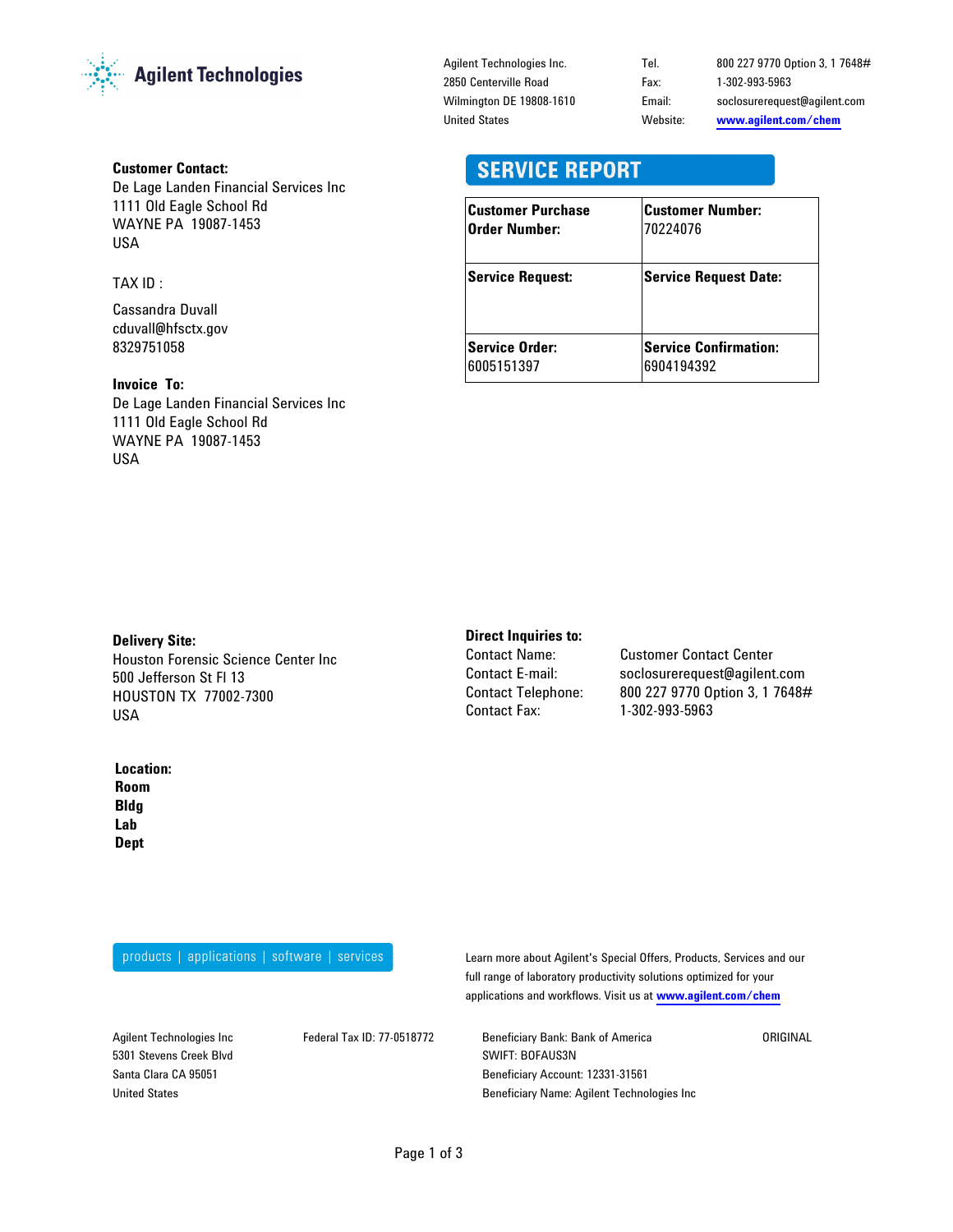## Service Instrument:

| Model<br><b>Number</b> | <b>Model Description</b>       | <b>Serial Number</b> | <b>System Handle</b> | <b>Parent Asset</b> |
|------------------------|--------------------------------|----------------------|----------------------|---------------------|
| SYS-LM-<br>6470B       | 6470 000 LC/MS System          |                      |                      |                     |
| G7104A                 | 1290 Infinity II Flexible Pump | IDEBA301148          |                      | ISYS-LM-6470B       |
| G6470B                 | 000 LC/MSD - 6470B             | ISG2050G211          |                      | ISYS-LM-6470B       |

## Service Items:

| <b>Item</b> | Service/Part # | <b>Description</b>                          | 0ty  | Entitlement                                 | <b>Service Start Service End</b> |            |
|-------------|----------------|---------------------------------------------|------|---------------------------------------------|----------------------------------|------------|
| 1000        | PM             | <b>Preventive Maintenance</b>               | 1.00 | Agreement<br>Entitlement -<br>100 % covered | 04/27/2022                       | 04/28/2022 |
| 1050        | 5068-0223      | Rotor Seal, 6-CS, PEEK,<br>1200bar          | 1.00 | Agreement<br>Entitlement -<br>100 % covered |                                  |            |
| 1040        | 5190-9008      | LCMS PM Kit, A Jet Stream,<br>1 MS40+ RP    | 1.00 | Agreement<br>Entitlement -<br>100 % covered |                                  |            |
| 1030        | G7129-68730    | PM Kit 1290 Inf II<br>Vialsampler 1300bar   | 1.00 | Agreement<br>Entitlement -<br>100 % covered |                                  |            |
| 1020        | G7167-68710    | PM Kit 1290 Inf.II<br>Multisampler Standard | 1.00 | Agreement<br>Entitlement -<br>100 % covered |                                  |            |
| 1010        | G7104-68741    | PM Kit for LL/EM Heads<br>(Quat. Pumps)     | 1.00 | Agreement<br>Entitlement -<br>100 % covered |                                  |            |

Additional Information: